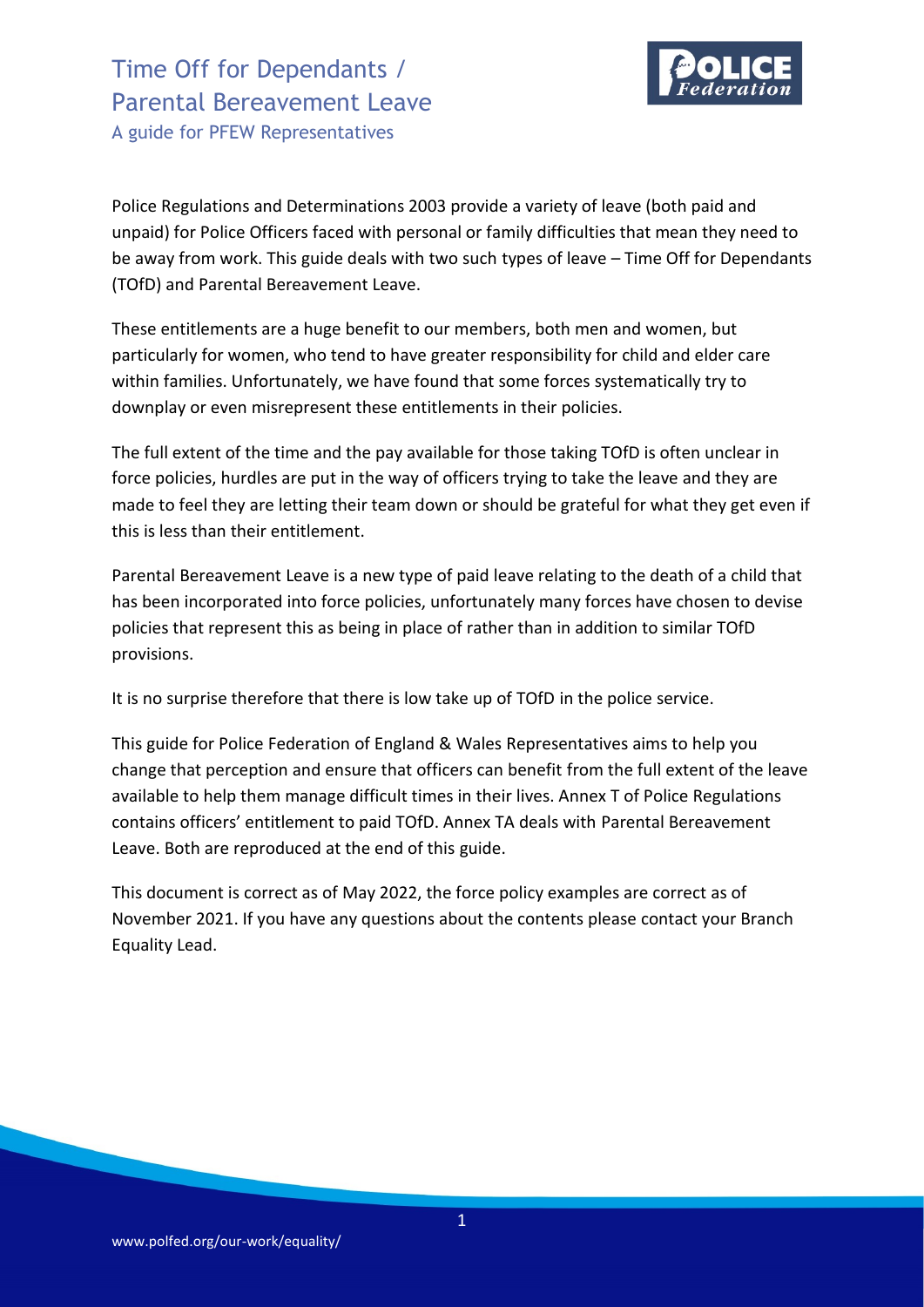

### **Time Off for Dependants - Annex T**

Annex T is attached. We suggest you familiarise yourself with this first before reading this guide.

TOfD is a statutory benefit that derives from the Employment Rights Act 1996. This Act applies to employees only (i.e. not Police Officers) and is an entitlement to unpaid leave. It did not apply to Police Officers until it was incorporated into Police Regulations and Determinations (Annex T) in 2003; in Police Regulations it is classed as duty, and as such is an entitlement to paid leave. Whilst there are different entitlements for officers and staff, most forces have created policies that try to combine both, however this often means they misrepresent the full extent of this entitlement for Police Officers. TOfD leave is generally unpaid outside the police service.

The Police Staff Council handbook (the nationally agreed standards for our Police Staff colleagues) states: "The time off for dependants' provisions in the Employment Rights Act 1996 will apply to police staff. This leave is intended to deal with short-term difficulties or to make arrangements to deal with long-term difficulties. It will normally be restricted to one or two days duration and shall be paid."

Forces have developed TOfD policies that have invariably been based on the Police Staff agreement and do not properly reflect the provisions that should apply to Police Officers as laid out in Annex T. A force policy cannot override Regulations, and as a Federation Representative you should work from Annex T when advising members on their entitlements and only rely on force policy for explanations of process.

Many forces have limited TOfD to "one or two days". The PNB Circular that first introduced the entitlement for Police Officers (which was later incorporated into the Determination as Annex T) referred to the leave being "normally 1 or 2 days", however there was no such limit in Annex T and force policies that state there is a limit (32 of 43 forces do state this) are wrong.

It is possible to limit the number of days paid leave for Police Staff as the underpinning legislation is for unpaid leave, however, there is no such thing as unpaid TOfD for Police Officers. TOfD is treated as duty (see the last line of Annex T), and duty is always paid for a Police Officer.

The guide of one or two days is meant to be helpful and is one with which we would agree. Most instances of TOfD will be a day or two, longer periods of time off may be less common, but it does not mean a policy can restrict the number of days available to a Police Officer.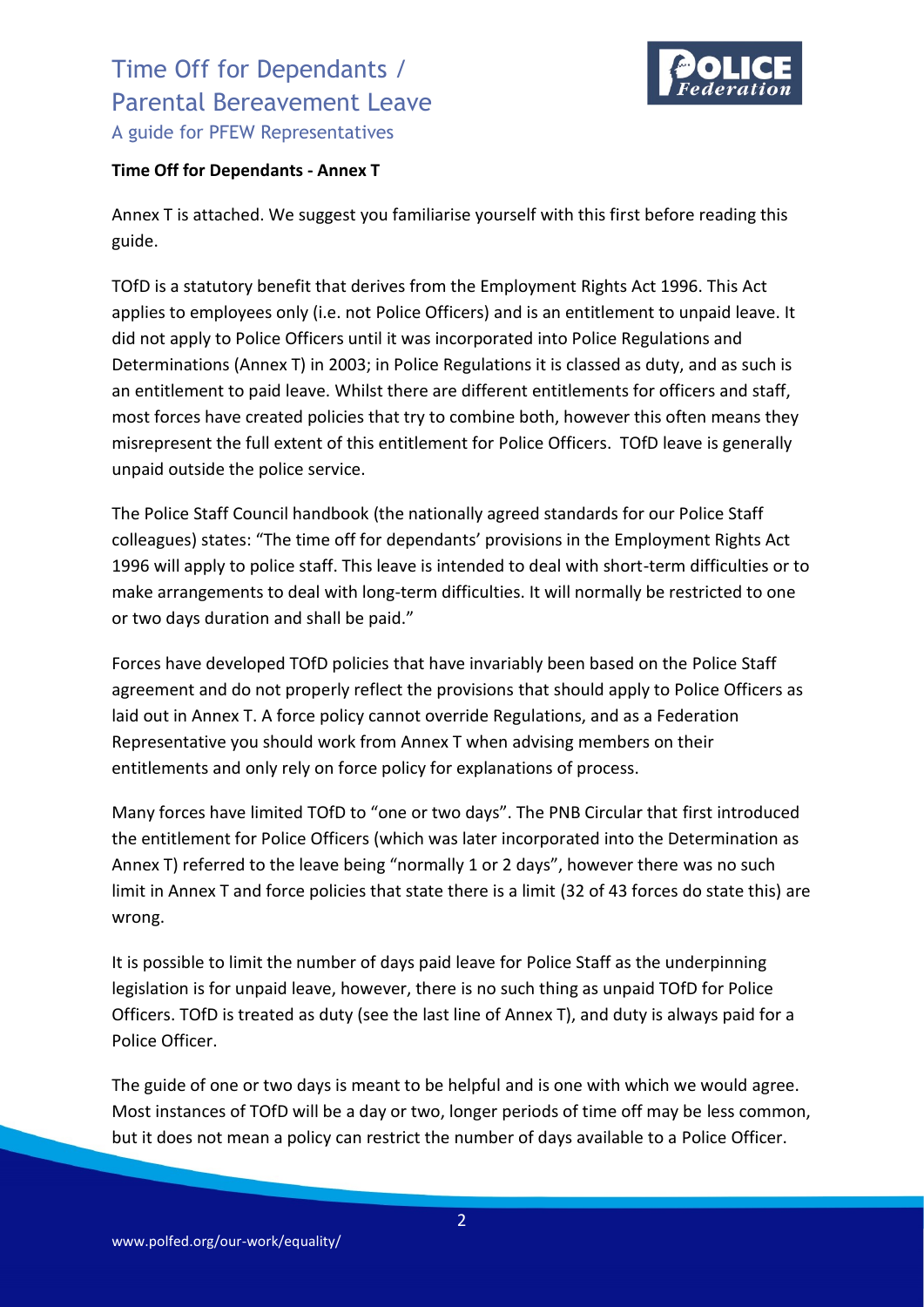

Similarly, there is also no limit in Annex T on the number of occasions a year the entitlement can be taken. Life is rarely regular, and an officer may not need to make use of the entitlement for many years, then 6 or 7 times in a single year. As long as the leave is necessary and the other conditions in Annex T are met, there is no limit on the number of occasions a year it can be used.

In the case of Naisbett v Npower Ltd 2012 Ms Naisbett took 6 occasions/7 days of dependants leave over a 12 month period when her son was ill and could not attend nursery. On each occasion she had no other available childcare. Although each absence was authorised, her employer issued her with a written warning saying that her absences were a cause of concern and that further absences could result in dismissal. A Tribunal considered each of her absences and concluded that they were all necessary and reasonable in the circumstances.

The time allowed for the member to deal with the matters affecting their dependant is constrained only by exigencies of duty, however this is a high bar. Exigencies of duty refers to periods when there is a pressing policing need. Inconvenience to the force or local management, or their inability to reorganise the sizeable resources at their disposal is not a factor in whether our member can take this leave. If the conditions are met then this is an entitlement, not an optional extra that the force can regulate when or whether it is taken. There is no requirement in Annex T that TOfD is only available once all other leave has been exhausted. Any Force which has a policy or practice that Police Officers must use TOIL, annual leave or any other type of leave, before they will be granted TOfD is acting contrary to Regulations.

Some force policies refer to TOfD as "carers' leave", or "emergency leave". This minimises the true scope of TOfD and what it is intended to cover. TOfD is about caring, providing support and dealing with unexpected situations that affect people who depend on us, but it also covers a wider range of circumstances and situations.

In the case of Harrison v the Royal Bank of Scotland 2008 the EAT said that the word "unexpected" does not mean "sudden" and/or "in emergency". Ms Harrison had known that she could not work on a particular day two weeks in advance because her usual childcare arrangements would not be available. Her back up arrangements were also unavailable and, despite trying, she could not get any other childcare for the day. The Tribunal found that in the circumstances the disruption was unexpected; an incident can be "unexpected" even when it is known about in advance.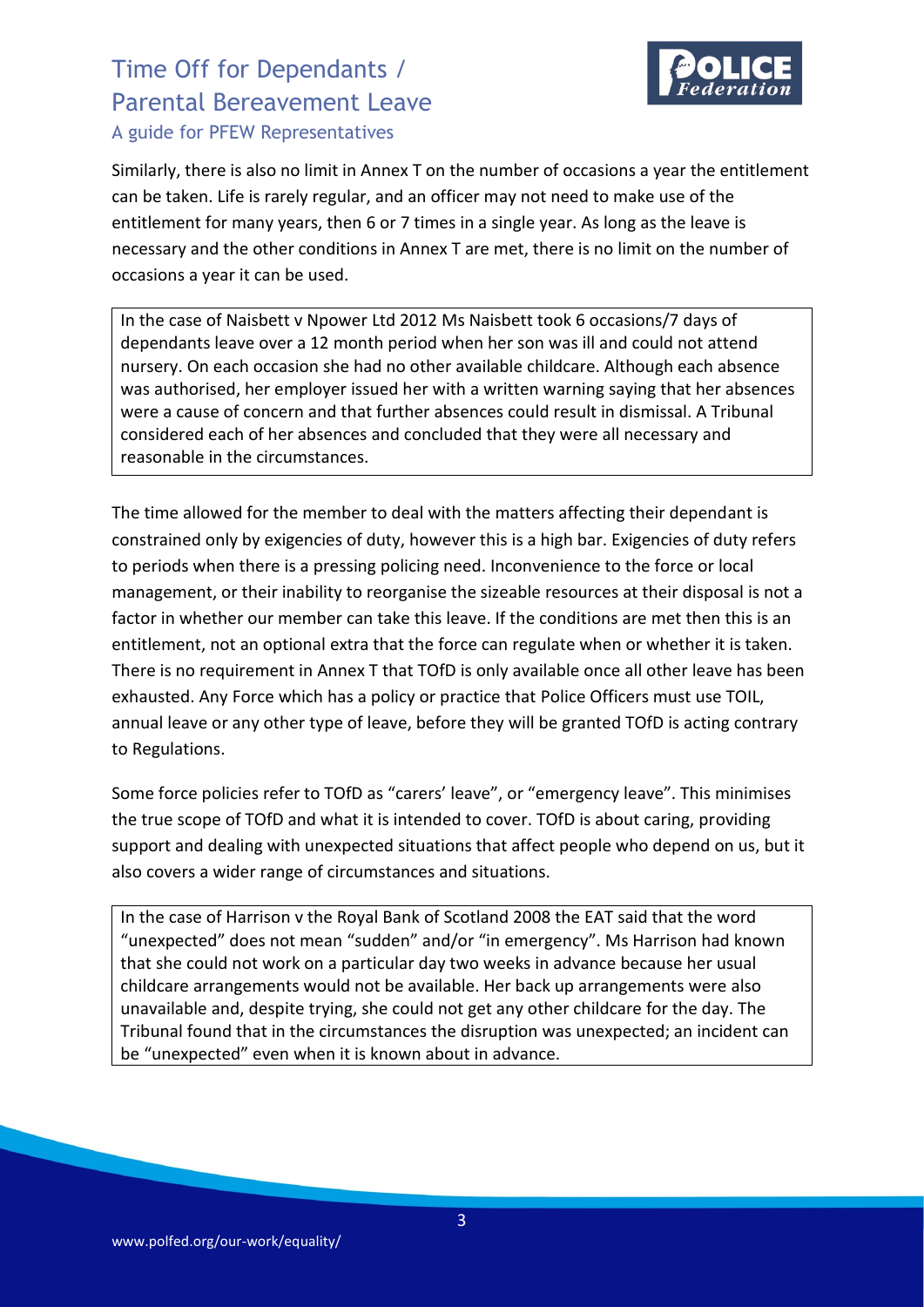

#### **Who is Covered?**

Paragraphs 3 to 5 of Annex T describe who is to be regarded as a dependant. This is largely self-explanatory, but it also covers a wider group than you might first imagine.

For Spouse you should also include Civil Partner (Annex T was published prior to Civil Partnership legislation). It does not explicitly include a partner not married to or in a Civil Partnership with the member, however if they live together then they are covered under 3(d) of Annex T or otherwise they are likely to be covered for part of the entitlement by paragraphs 4 and 5.

Children are identified as dependants in paragraph 3, this means that an officer's child remains their dependant even if they no longer live in the same household.

Grandparents and siblings are not covered specifically but the definitions in paragraphs 4 and 5 are wide enough to include them in certain circumstances. Every family is different and if the circumstances are right then a wide variety of people are covered. A widowed uncle who has no children of his own or a family friend or even a neighbour may also be covered for some parts of the entitlement if they rely on the member to make arrangements for them when things go wrong.

Some force policies refer to this as "carers" leave, which can serve to minimise the scope of TOfD and what it is intended to cover. Most people wouldn't consider themselves to be a carer to their spouse, nor would they think of themselves of being a carer to their parents if all they did was help out when things go wrong. TOfD is about caring and providing support for loved ones, but it also more than that so avoid accepting the premise that this only about carers – it covers all those outlined in the Regulation.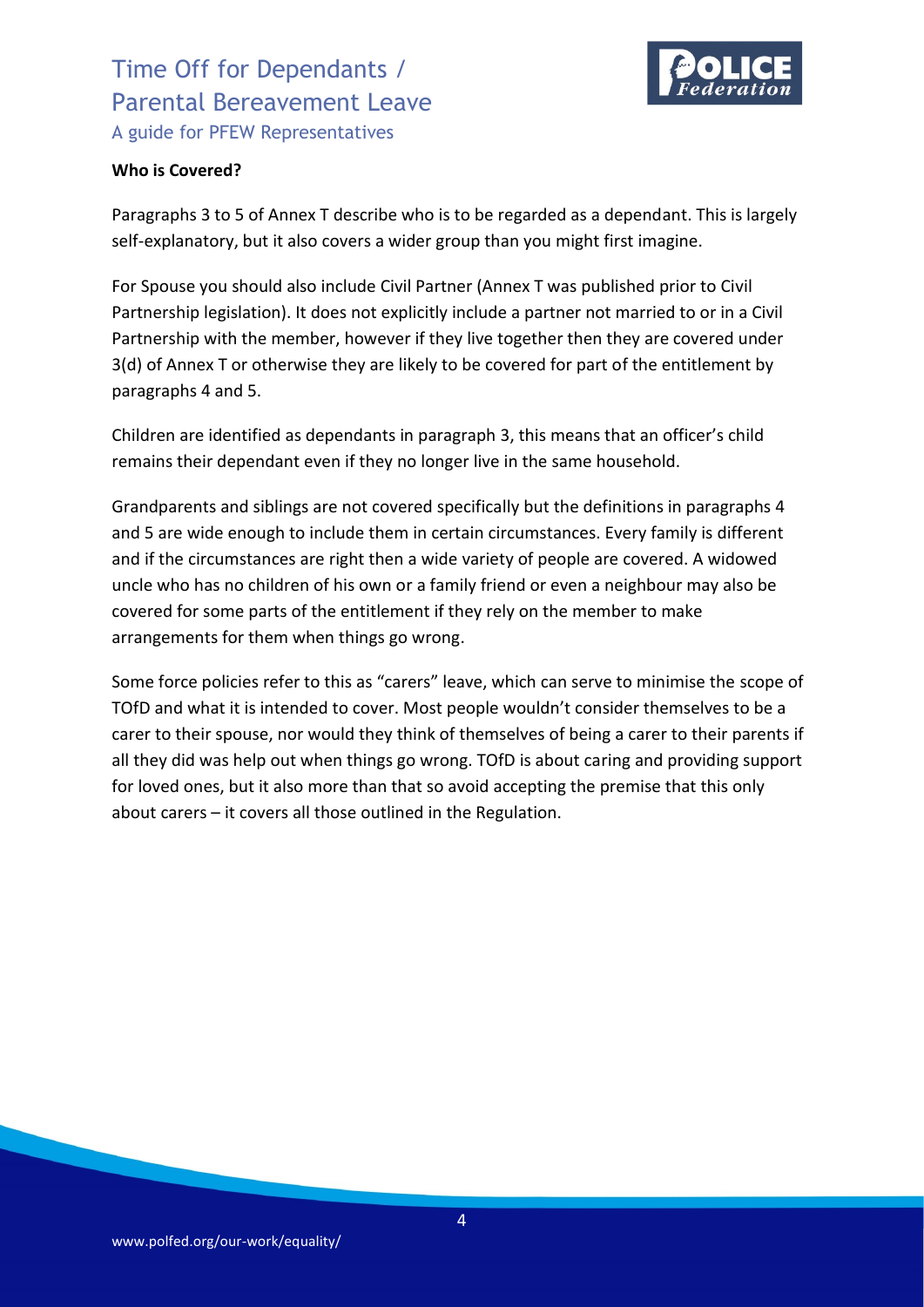

#### **What Circumstances are Covered?**

There are 5 listed reasons for the entitlement in paragraph 1 of Annex T. To be eligible for the leave an officer needs to show that they meet the particular requirements set out there.

Most importantly they need to show that the leave is necessary. In the case of Harrison v Royal Bank of Scotland 2008 the EAT indicated that several factors need to be considered to establish whether the relevant action is "necessary". Factors would include the nature of the disruption, the availability of alternatives, finance and the time needed to deal with the matter.

The acceptable reasons for the leave fall into three broad categories; sub-paragraphs (a) and (b) concern responding to something that has happened, sub-paragraph (c) is about death of a dependant and sub-paragraphs (d) and (e) concern unexpected caring needs.

### **1. Responding**

"in order to take action which is necessary:

a) to provide assistance on an occasion when a dependant falls ill, gives birth or is injured or assaulted,

b) to make arrangements for the provision of care for a dependant who is ill or injured,"

The first entitlement is very straight forward. If a Police Officer's dependant falls ill, gives birth or is injured or assaulted then the officer is entitled to paid time away from work to take what action is necessary to provide them with the assistance they need. The most common occurrence is likely to be a sick child; if the family get up one morning and a child is very unwell then the officer is entitled to deal with the situation.

That might take an hour or the whole day. Depending on the situation (e.g. a single parent) this may need more than a day. The officer notifies their line manager and attends work when able. They should not be required to make up the time (the TOfD they availed themselves of is already classed as duty), and they should not suffer any negative comment or other impact for taking up their entitlement.

Another example would be if an officer's parent is in a car crash, not admitted to hospital, but now immobile then, if no alternative assistance is available, the officer is entitled to respond by providing the assistance they need on their return home, even if this means leaving work to go and assist. This would be TOfD, and the remaining part of their Tour of Duty would be classed as such.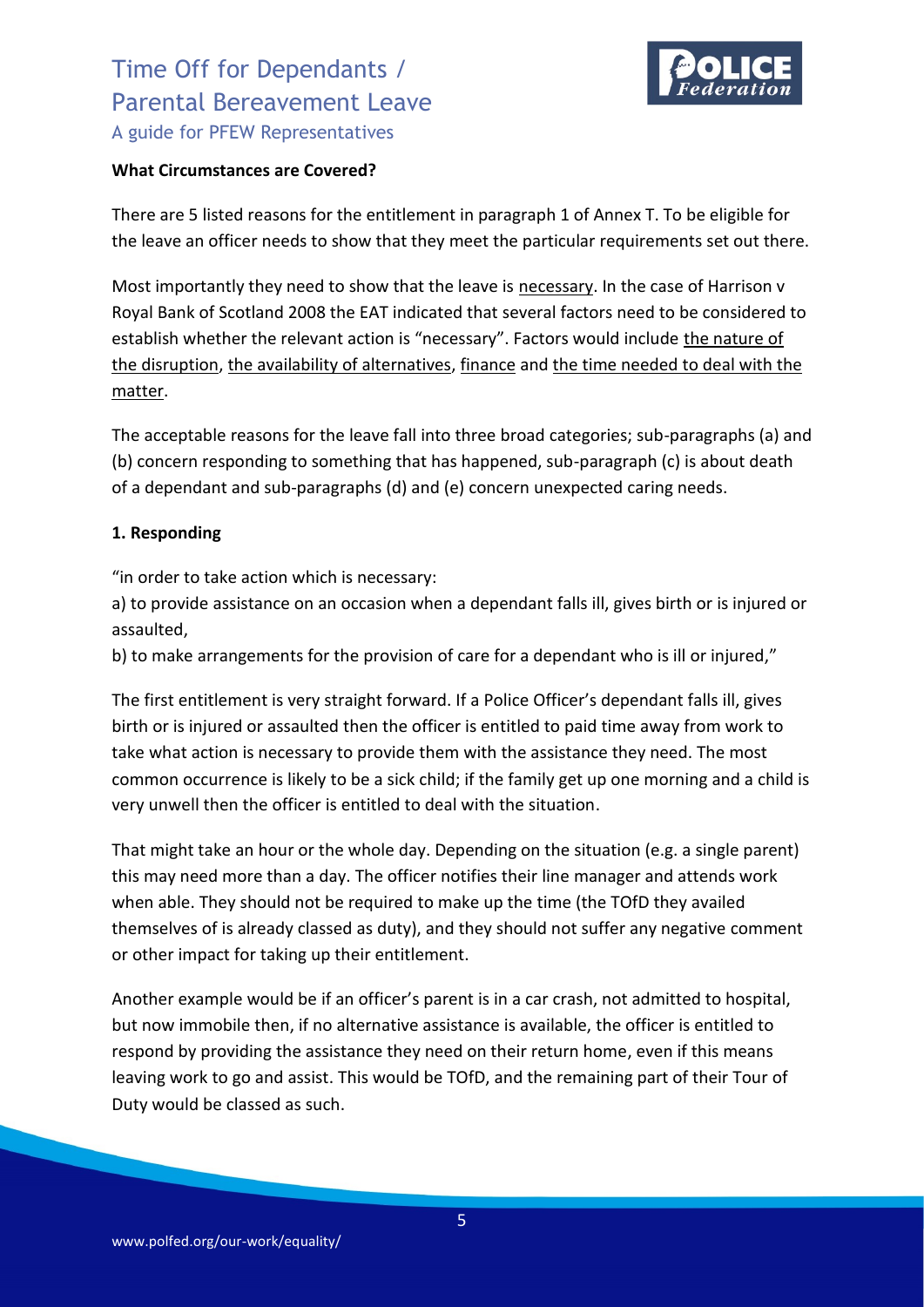

The area of doubt and sometimes an area of disagreement between officers and their manager, is how long they are entitled to take off. There is no specified limit on the length of a period of time off for dependants - but it must be reasonable. There is no hard limit as many force policies try to impose by stating 1- 3 days TOfD is all that is available in their policies. The vast majority of instances of TOfD to provide assistance will be a day or less, but not always. The key therefore is the personal circumstances of the officer and their dependant and the specifics of the case at hand (the nature of the disruption, the availability of alternatives, finance and the time needed to deal with the matter).

This leads to the second reason the entitlement applies, the need to make arrangements for the provision of care of a dependant who is injured or ill. In many cases it won't be clear cut where providing care, and making arrangements for future care start and end, they may overlap.

What an officer who finds themselves dealing with a situation should be advised to do is respond immediately to the need, but very quickly start actively exploring options for someone else to take over.

It is likely to be very case specific, but this entitlement is not there to allow someone to remain off work for long periods of time providing care, however sometimes it isn't easy to put in place long term solutions, especially after life changing events, and the provision is flexible enough to provide for an officer who needs more than the usual few days if they approach it with good intent and are actively also looking to make future arrangements.

Sometimes an officer may need to assist without giving any care themselves e.g. if a parent is being discharged from hospital there may be lots of work to do with the hospital, local authority, private care providers to put in place future care. All the time spent doing this is classed as making arrangements under TOfD and can be taken as such if its needs doing during duty hours.

In the case of Simmons v No 8 Partnership 2021, Ms Simmons requested time off to find a care home for her elderly father during the pandemic. He was suffering from dementia and lived some distance away from her. Her employer argued that her father had not suddenly become ill and the time off was unreasonable. She resigned. In the circumstances the Tribunal considered it would have been reasonable for her to have been provided with 10 days TOfD over a 3-month period (she was a part-time worker working 2 days a week).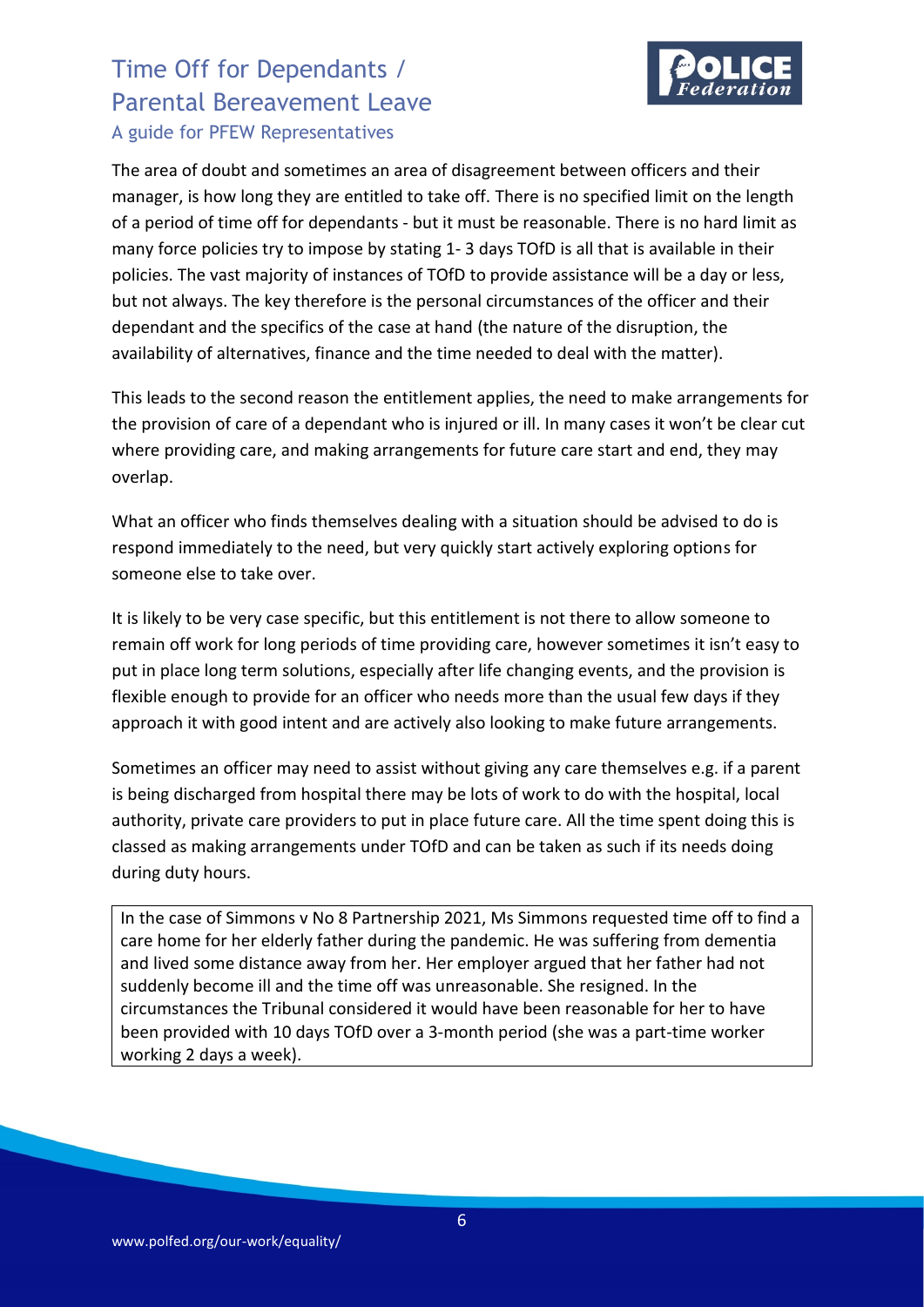

### **2. Death**

"in order to take action which is necessary: c) in consequence of the death of a dependant,"

On the whole most Forces are very supportive when an officer's dependant dies, and managers often have wide discretion to grant paid or unpaid compassionate or special leave. However, in the event of an issue arising Annex T provides a basic entitlement to paid leave. This would cover the practical arrangements that need to be made in the event of a death of dependant, it is not about time away from work to grieve. Things such as waiting with a body for a doctor to certify death, identifying the deceased, arranging the funeral, attending the funeral, managing probate are matters which are necessary in consequence of the death. These actions are likely to be between a few hours to a day over a period of time. Each occasion would be likely to fall within the entitlement to TOfD.

In the case of the death of a baby within 15 weeks before the expected date of birth, an officer is entitled to receive their entitlement to both contractual and statutory maternity pay and leave (see Annex L). This would be in addition to any compassionate leave or TOfD.

Annex TA also provides 2 weeks' paid parental bereavement leave for officers following the death of child. This is also in addition to any compassionate leave or TOfD. Annex TA is attached and is explained later in this document.

Unfortunately, most forces (24 out of 43) have chosen to remove all reference to the fact that TOfD covers duty time away from work in consequence of the death of dependant and instead explain this as if it is discretionary. It is not, and it applies to the wide range of people that are defined as dependants (including the officer's parents) in Annex T.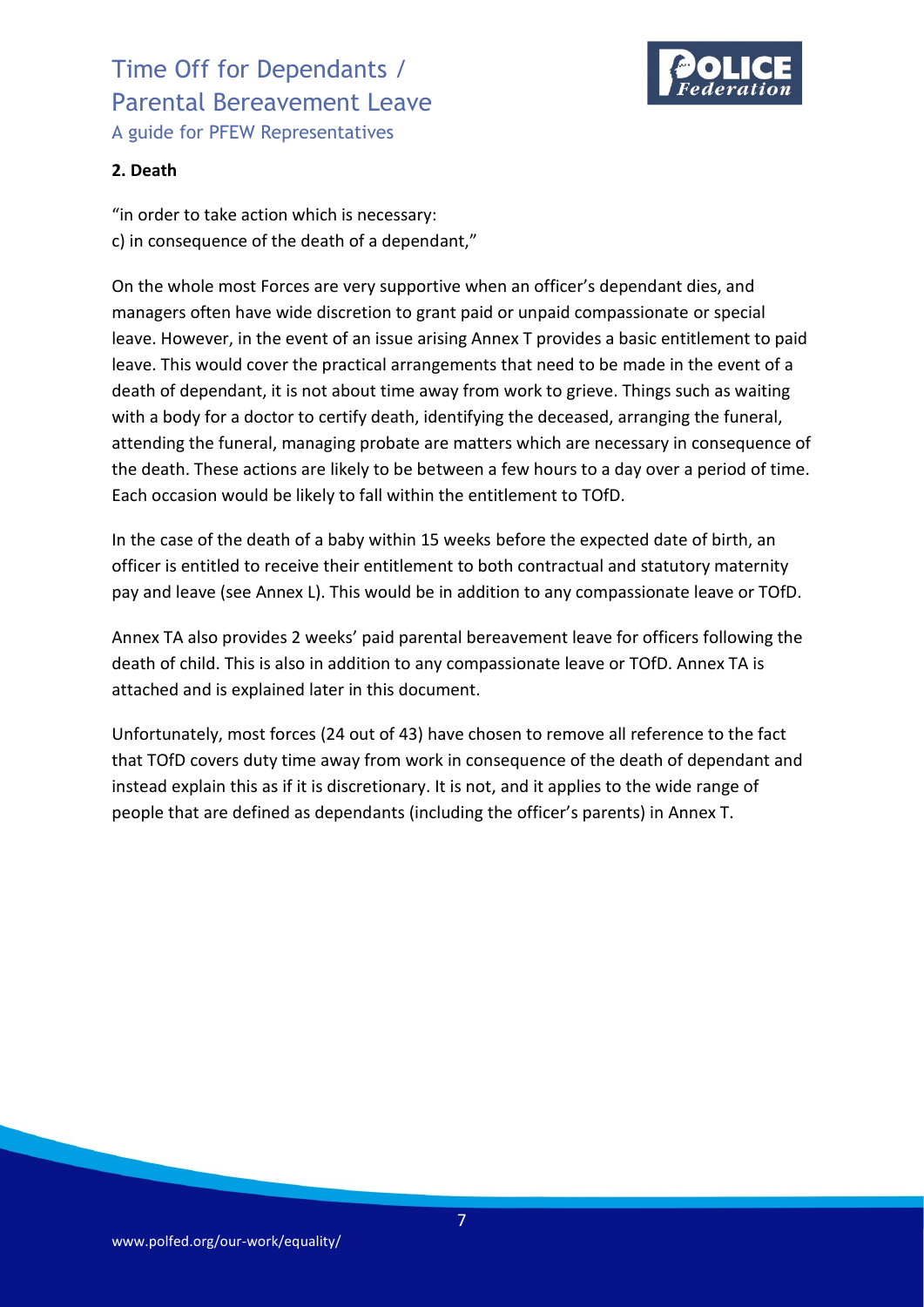

### **3. Disruption**

"in order to take action which is necessary:

d) because of the unexpected disruption or termination of arrangements for the care of a dependant, or

e) to deal with an incident which involves a child of the member and which occurs unexpectedly in a period during which an educational establishment which the child attends is responsible for him."

This section of Annex T is the most likely to benefit our members, particularly those with child or eldercare commitments. They are most likely to be women Police Officers, who may have already reduced their hours to cope with their home life responsibilities. Working part time does not limit an officer's entitlement to TOfD.

It is expected that all officers will have already put in place ongoing provision for the care of any dependants based on their circumstances. However, every now and again care arrangements break down and these provisions allow time away from work to put other arrangements in place.

Once again there is no limit on time, and what might be considered reasonable is case specific, but all Police Officers should be aware that as part of their core Terms and Conditions there is a provision to support them to get on top of things quickly when there is an issue with a dependant, in order that they can return to work promptly.

The second provision relating to schools is a wider category than the previous category as it covers more than injury, illness or care. It reflects that whilst at school a child is under their supervision so if for any reason (including suspension or discipline) the school indicate they need parental support or are withdrawing their guardianship then the parent can be absent from work to take responsibility.

In the case of Thompson v Parker Hannifin Manufacturing Limited 2018 the Tribunal said that Mr Thompson should have been granted TOfD when his daughter's school asked him to collect her because she was ill. On the facts they said, the need to remove the child from school met the definition of "unexpected incident involving a person's child during school hours" and the school's refusal to take the child back whilst she was still ill was "an unexpected disruption of the arrangements for the care of the child"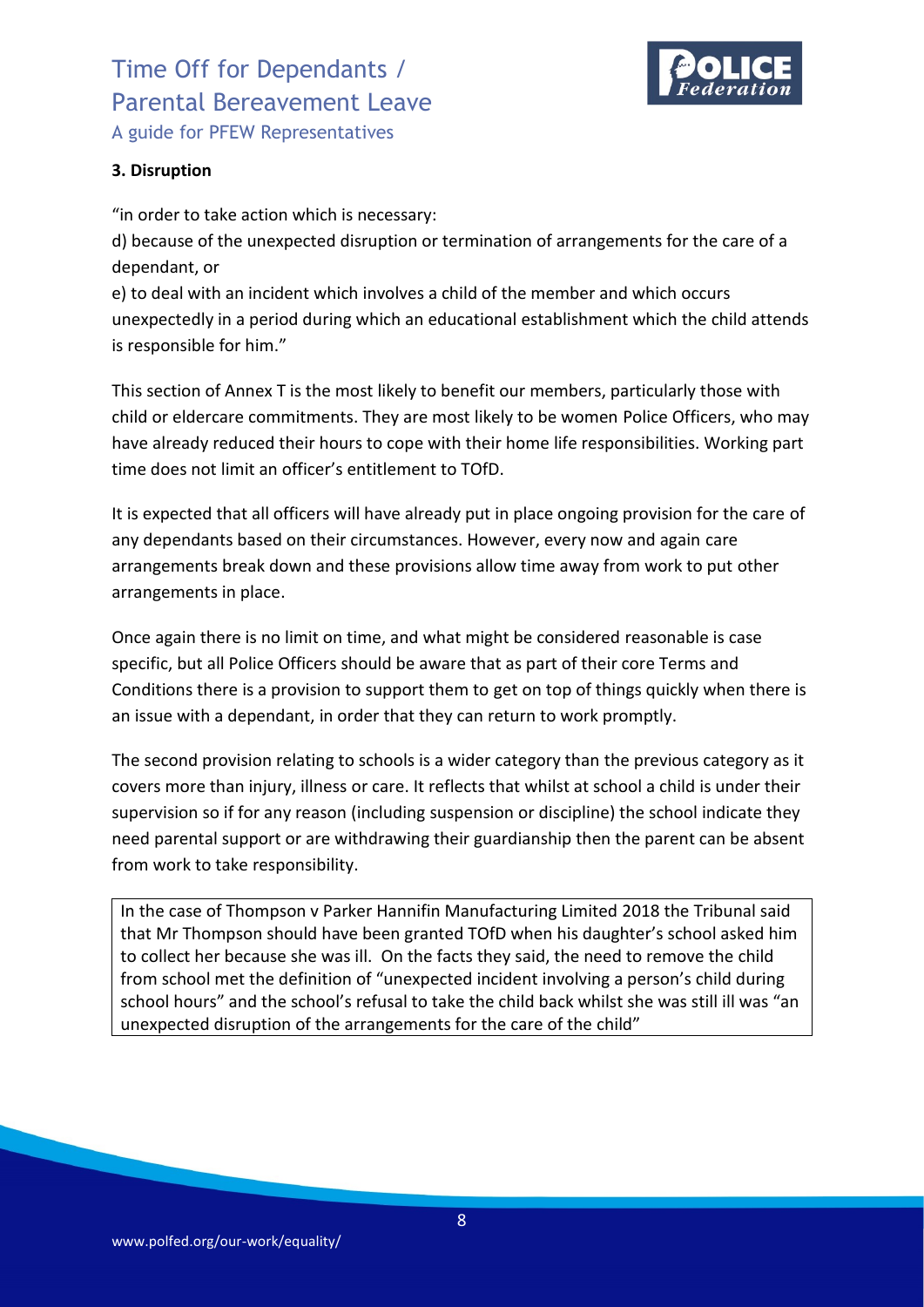

It is likely that bad weather events that cause a school to close would also come within the definition of "unexpected incident involving a person's child during school hours" and "an unexpected disruption of the arrangements for the care of the child". An officer who is not able to leave their child at school and who is unable to make alternative care arrangements for the child should be able to exercise their entitlement to TOfD.

### **What isn't covered**

TOfD is not designed to allow an officer to provide the care required by a dependant – it is to give the officer the time and space to set up care arrangements or to deal with a unexpected event involving a dependant. It is not designed to deal with personal difficulties such as a domestic appliance breakdown or pets. Neither is it designed to provide for regular visits to doctors or hospital.

Some colleagues will have significant caring responsibilities for a parent or, for example, a child with disabilities. The time needed for this should be managed through part-time working, flexible working, change of role or hours or other bespoke agreements.

TOfD is the back up for when there is disruption to the plans in place or a new event, not an alternative to putting long term solutions in place.

### **Your Role as a Representative**

In the first instance your role as a workplace Federation Representative is to seek to resolve disputes at a local level (instigating the Force's grievance/Fairness at Work policy if necessary). Use the actual text of Police Regulations, which cannot be replaced by any force policy, to ensure our member receives their full entitlement.

If however attempts to resolve the issue at local level are unsuccessful, reps should contact their Branch Equality Lead. There are a number of options available to take the matter further, so you should be mindful of the need to submit a C2 in good time (i.e. well within 3 months of the right having been denied).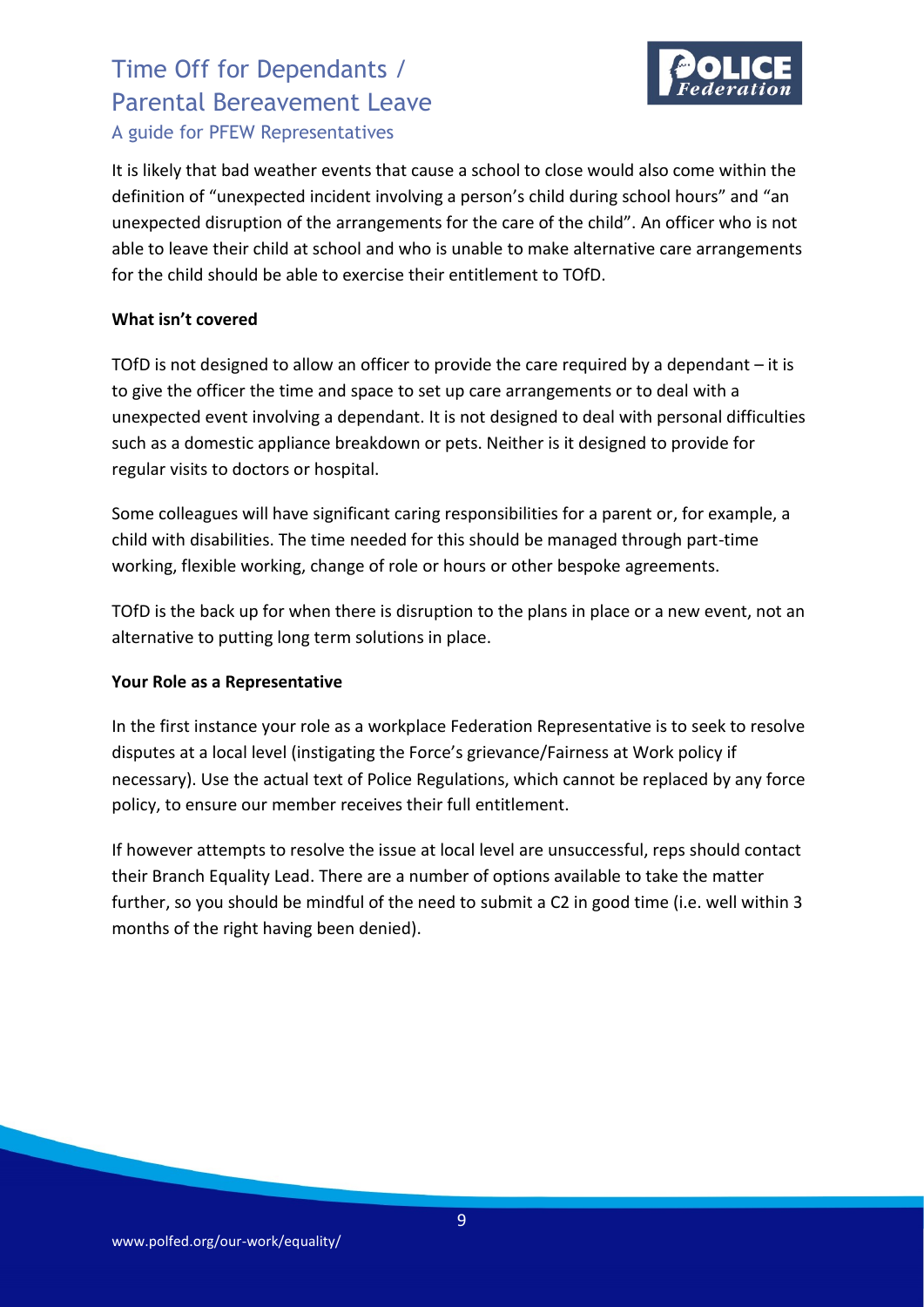

#### **Parental Bereavement Leave - Annex TA**

Annex TA is attached. We suggest you familiarise yourself with this first before reading this guide.

Parental Bereavement Leave is two weeks paid leave in the 56 weeks following a child's death. It allows an officer additional leave (without seeking authorisation) away from work on top of their annual leave to grieve, celebrate, or just cope as fits for them. Annex TA does not apply in respect of the death of other dependants or relatives.

Annex TA is very flexible; in the first 8 weeks an officer can take one or two weeks paid leave with practically no notice to the force and it must be granted. An officer just needs to contact the force to say they are not coming in to trigger one of their weeks of entitlement. After the first 8 weeks, the officer simply needs to give a week's notice to take the leave. At all times they are just telling the force when they are taking the time off, not asking permission.

Parental Bereavement Leave is additional to, and not a replacement for, TOfD. Unfortunately, the majority of forces have chosen to misrepresent this in their policies. In the event a child of one our members dies they are entitled to TOfD under Annex T to deal with the immediate circumstances, arrange the funeral and attend the funeral. They are subsequently entitled to the 2 weeks Parental Bereavement Leave under Annex TA at any point over the next year.

As is the case for TOfD, Parental Bereavement Leave is classed as duty, so it is always paid leave.

### **Death of a baby**

A woman Police Officer is entitled to maternity pay and leave if she has her baby at any time after the 15<sup>th</sup> week before her baby is due to be born (known as "the relevant date"). If her baby dies or is stillborn after the relevant date, or if her baby is born prematurely before the relevant date and is alive on the relevant date, she is still eligible for all her statutory and police maternity leave and pay.

Unfortunately, many Force policies on parental bereavement leave do not make this clear. Parental Bereavement leave and pay are in addition to maternity leave and pay and to TOfD, yet bizarrely some force policies have deleted all reference to death being a reason for TOfD and just refer to an officer being eligible for Parental Bereavement leave.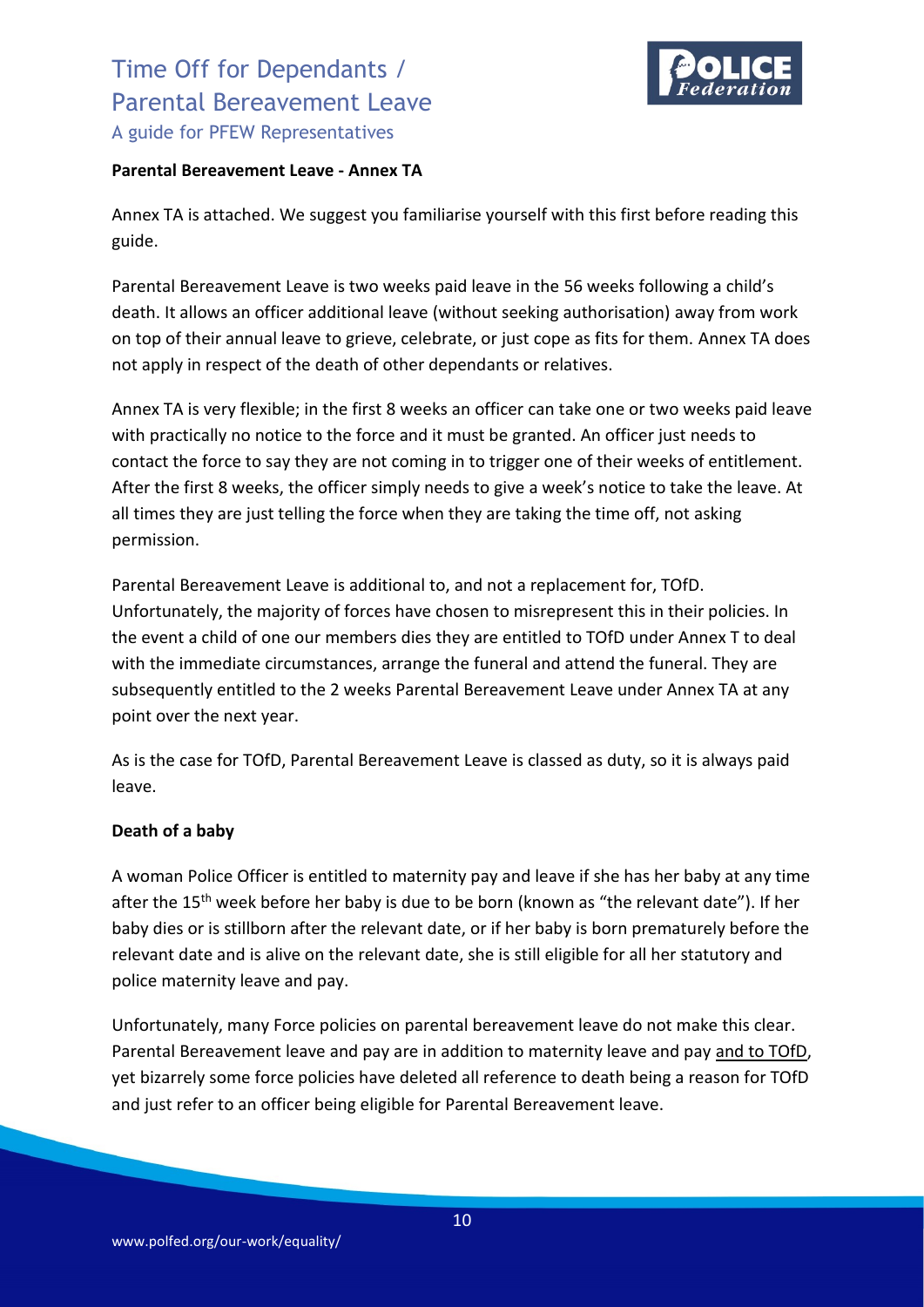

In the event of a woman giving birth to a baby who dies after the relevant date, her Statutory Maternity Pay will begin the following day. Thereafter she has a number of options:

- She is able to take her Police Maternity Pay and Leave from the date she had previously notified the force she would take it or notify a change in date. She could bring forward the date of her Police Maternity Pay and Leave if that would be more advantageous for her;
- She is able to take 2 weeks Parental Bereavement Leave and pay before returning to work or postpone her bereavement leave to up to 56 weeks from the date of death;
- She could take TOfD under Annex T to deal with the necessary arrangements following the death of a baby, and/or
- She could be provided with compassionate leave in line with force policy as appropriate to the circumstances.

If the woman's partner or father of the baby also works for the Force it is important to ensure that they also benefit from bereavement leave, TOfD and/or compassionate leave in the circumstances.

### **Your Role as a Representative**

As a Federation Representative you should always seek advice from your Branch Equality Lead in the event of a member of yours whose child dies in order that they can be fully advised of their entitlements in relation to TOfD and Parental Bereavement Leave (and maternity leave and pay if the death involves loss of a baby after the 15<sup>th</sup> week before the expected date of birth). You should also inform your Branch Board Chair or Secretary as soon as possible, as whilst officer welfare is primarily the responsibility of the force, your Branch Board may have additional support and action they can provide at this time.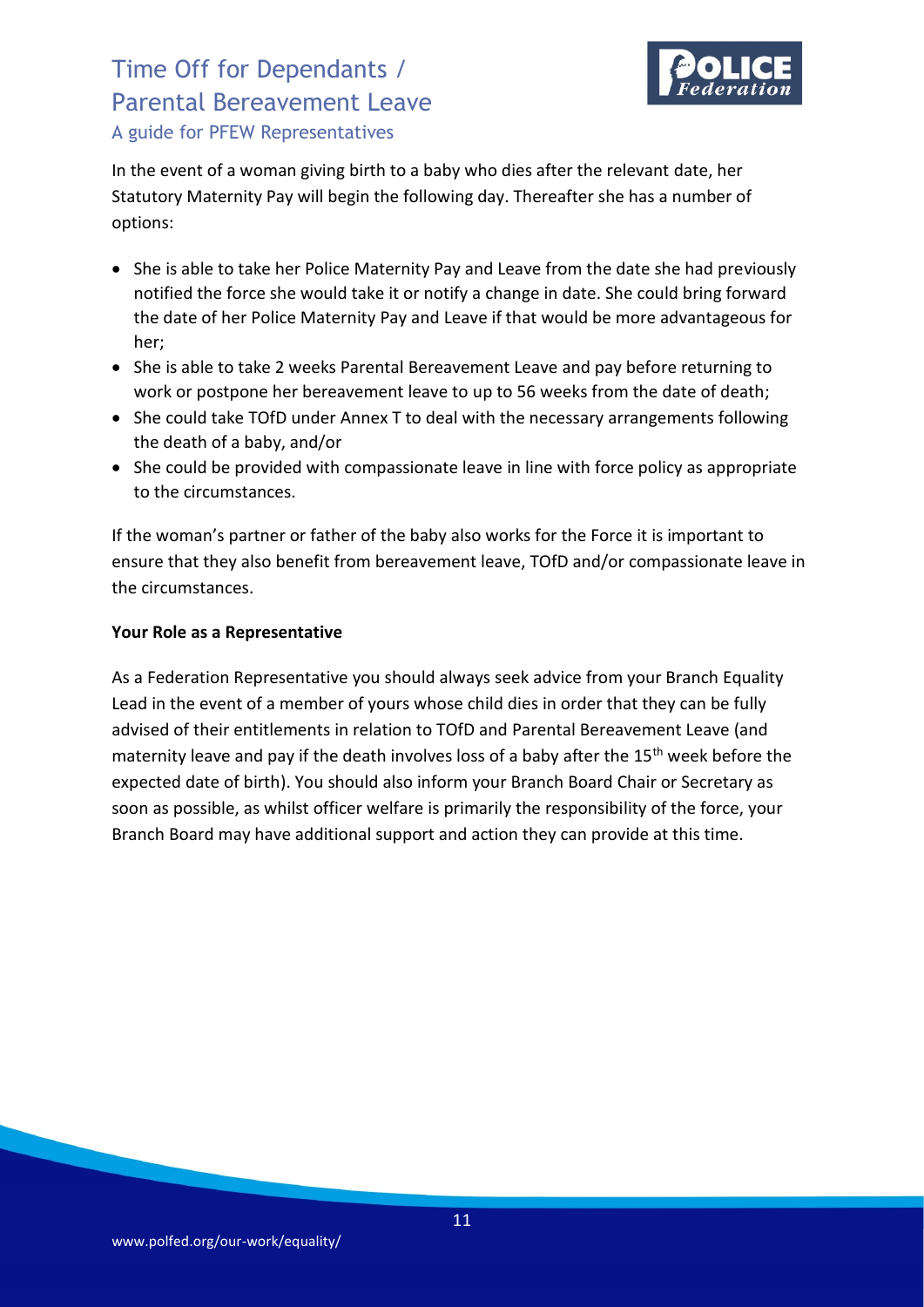

#### **Review of Force Policies**

In November 2021 we submitted Freedom of Information requests to all forces in England and Wales requesting a copy of their Time Off for Dependants policy, and details about how often officers were using their entitlement.

Most current force policies are wrong, and for the most part those that do not contradict Police Regulations consistently seek to downplay what the entitlement is or deter use. Many policies state how generous and family friendly the force is, but then try to limit what TOfD can be taken contrary to Regulations.

Attached is a summary of issues with all 43 force policies, only one of which we reviewed we would consider to be close to acceptable.

Most forces have policies that state there is a limit on the number of days TOfD an officer can take (there isn't), most policies fail to mention it can be utilised in the event of death of dependant (it can), and half of the policies imply this is not an entitlement but a discretionary provision (it isn't).

We asked all forces to provide us with details about how many officers take up their entitlement to TOfD. We asked them to provide us details for 2019, so as to get a pre-Covid sample of how this entitlement operates in their forces.

The Metropolitan Police told us that 102 (1.2%) women Police Officers and 211 (0.9%) male officers took at least one period of TOfD in 2019; for South Wales it was 18 women (1.8%) and 27 men (1.3%).

Some forces were even more stark. Northumbria Police told us that not a single woman had taken TOfD in 2019, but that 10 men (0.4%) had done so. The City of London told us that only 1 woman (0.5%) and 10 men (1.7%) had used the leave, but the fact that the City of London policy does not mention TOfD can be used to provide assistance when a dependant is ill or injured but does state that it can be used for a domestic problem such as flooding may explain this.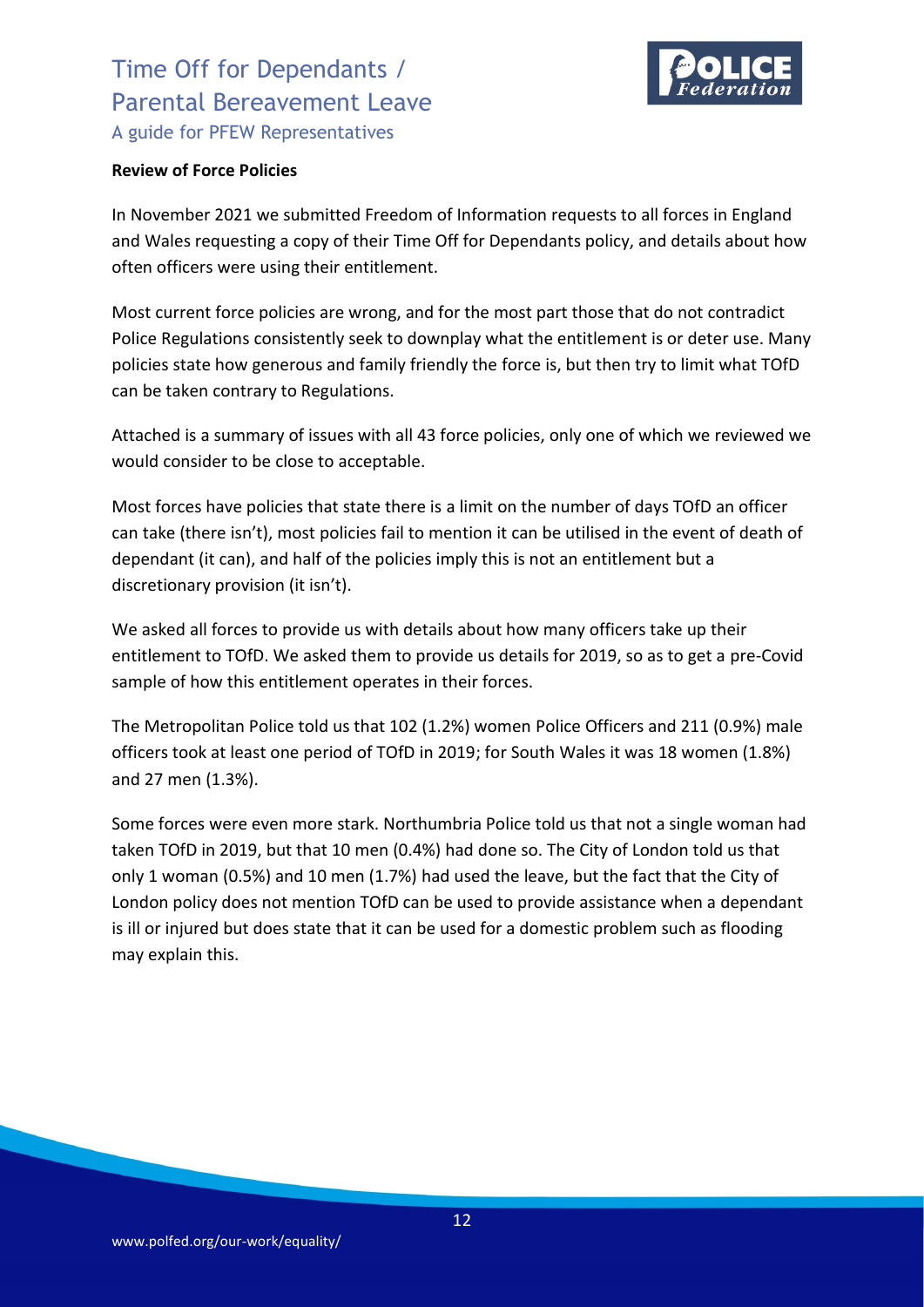

It may be that the issue is proper recording of TOfD, but that too would point to a culture where this absolute entitlement is not recognised for what it is and instead is managed in a more discretionary way. It is however clear that an entitlement, though of benefit to all (especially in relation to death), that is squarely aimed as a retention tool to allow people with responsibilities relating to dependants (who are much more likely to be women) to remain in work whilst managing other commitments has not been culturally accepted by the police service.

The low take-up of TOfD by Police Officers in most forces is a sign that they have effectively minimised something they should instead be actively promoting as a real benefit that enables those with dependants to remain as Police Officers.

Whilst a number of force policies do not state anything that is incorrect, these tend to be thin documents that obfuscate by not explaining how extensive this entitlement actually is. A notable exception to this is the policy of Gloucestershire Constabulary. As well as explaining the procedure it provides practical examples of circumstances when TOfD could be taken. It is no surprise therefore that this force told us that 82 women officers (20.2%) and 137 male officers (17.9%) had taken TOfD in 2019. Given that TOfD is often just a few hours or a day this is still a very small impact for the force. An organisation's policies are both reflective of the culture and a driver for change, and this force stands out from all others as one that embraces the entitlement to TOfD as a positive benefit.

Gloucestershire's policy includes the following examples:

• a childminder or nurse fails to turn up as arranged or the nursery or nursing home has to close unexpectedly;

- a dependant has been involved in an incident;
- a childcare provider advises an individual that the following week or on a certain date they are not able to care for the child and there are no alternative arrangements to put in place;
- to make arrangements for the provision of care for an ill or injured dependant;
- a dependant is very seriously ill, but expected eventually to recover;
- a dependant is terminally ill, i.e. they have been told what a consultant believes to be their life expectancy;

• a dependant has been diagnosed as having a disability which they need time to come to terms with and an assessment made of their needs, e.g. multiple sclerosis, motor neurone disease, Crohn's disease, stroke.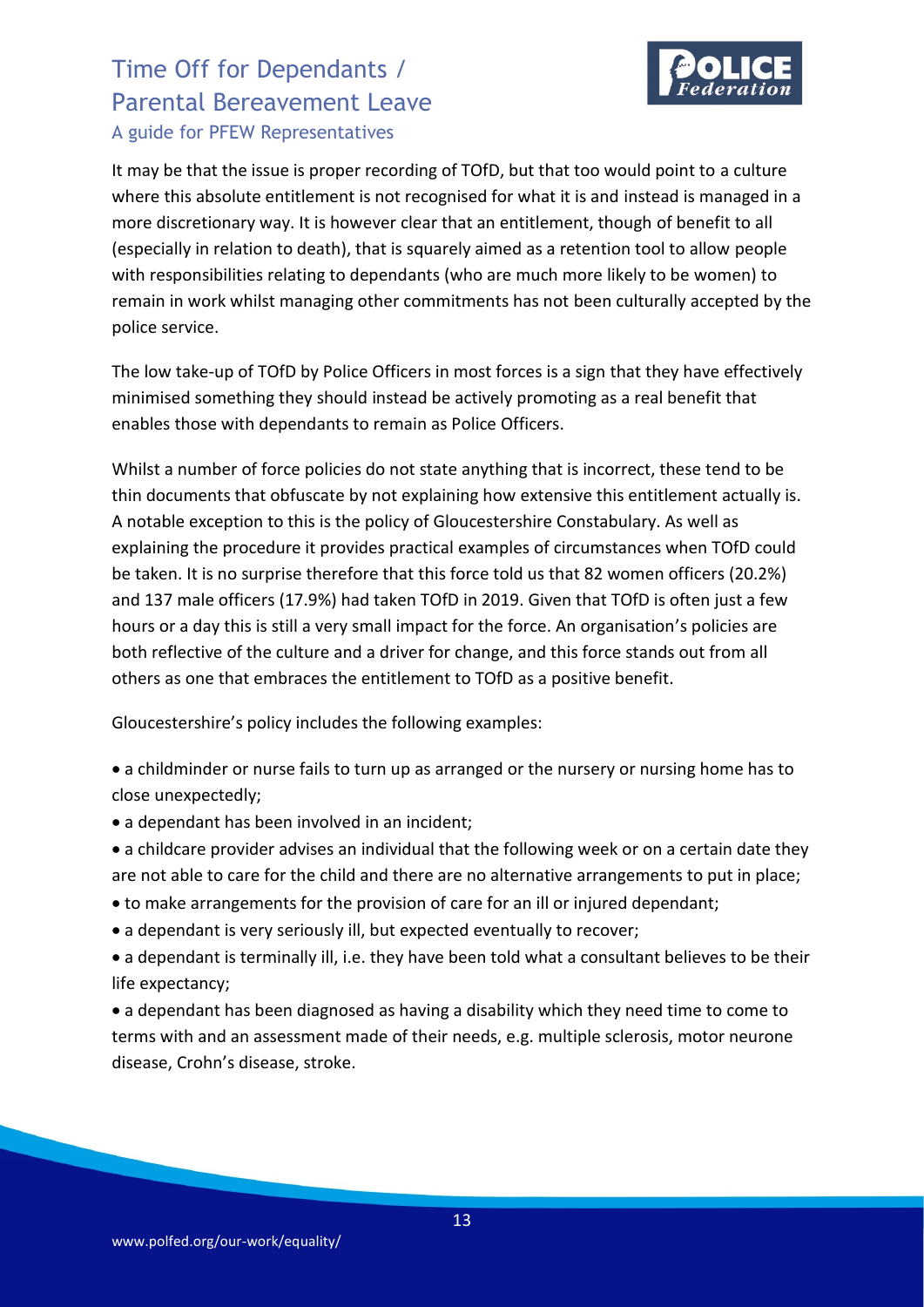# Time Off for Dependants / Parental Bereavement Leave



A guide for PFEW Representatives

#### REVIEW OF FORCE TOfD POLICIES BASED ON RESPONSES TO A NOVEMBER 2021 FOI

A – This policy uses the word emergency, a word that does not appear in Annex T

B – This policy states or implies this is discretionary leave

C – This policy does not mention the fact TOfD covers death of a dependant and covers this instead as discretionary bereavement leave

D – This policy minimises, paraphrases or otherwise does not clearly outline the 5 reasons an officer is entitled to TOfD

E – This policy incorrectly limits the amount of leave, or paid leave, that can be taken

|                           | A | B                  | $\mathsf{C}$ | D                  | E            | <b>Notes</b>                                               |
|---------------------------|---|--------------------|--------------|--------------------|--------------|------------------------------------------------------------|
| Avon & Somerset           | X |                    |              |                    | x            | Limit of 5 days per year                                   |
| Bedfordshire              | X | X                  | X            | X                  | X            | "There is no legal right to be paid"                       |
|                           |   |                    |              |                    |              | 2 days paid at discretion of manager                       |
| Cambridgeshire            | X | X                  | Χ            | X                  | X            | "There is no legal right to be paid"                       |
|                           |   |                    |              |                    |              | 2 days paid at discretion of manager                       |
| Cheshire                  | X | X                  |              | X                  | X            | TOfD is at the discretion of the manager based on          |
|                           |   |                    |              |                    |              | "fairness" and "consistency"                               |
| City of London            | X |                    |              | X                  | X            | 1 to 2 days, maximum 5 per year                            |
|                           |   |                    |              |                    |              | This force policy does not mention that it is for the care |
|                           |   |                    |              |                    |              | of a dependant when ill or injured but does state it can   |
|                           |   |                    |              |                    |              | be used for a domestic problem such as flooding            |
| Cleveland                 | X | X                  | Χ            | Χ                  | X            | Limit of 2 days per occurrence                             |
| Cumbria                   | X | $\pmb{\mathsf{X}}$ |              | $\pmb{\mathsf{X}}$ | X            | "2 days are advised"                                       |
| Devon & Cornwall          | X | X                  | X            | X                  | X            | The line manager should agree the amount of                |
|                           |   |                    |              |                    |              | dependants leave with the individual (up to two days)      |
| Derbyshire                |   | X                  | X            | X                  |              | This is the only force that does not have a policy on      |
|                           |   |                    |              |                    |              | TOfD. In response to the FOI request they state that all   |
|                           |   |                    |              |                    |              | such leave will be considered under their                  |
|                           |   |                    |              |                    |              | compassionate leave policy, which is all discretionary.    |
| Dorset                    | X | X                  | Χ            | X                  | X            | The line manager should agree the amount of                |
|                           |   |                    |              |                    |              | dependants leave with the individual (up to two days)      |
| Durham                    |   |                    | Χ            | X                  | X            | Normally restricted to one or two days a year              |
| Dyfed-Powys               |   |                    |              |                    | X            | One or two days maximum                                    |
| Essex                     | X |                    |              |                    | X            | Erroneously refers to the PNB circular that Annex T        |
|                           |   |                    |              |                    |              | replaced (1 or 2 days will be paid).                       |
|                           |   |                    |              |                    |              | If both parents work for the force the policy states it is |
|                           |   |                    |              |                    |              | the managers choice who is granted the leave.              |
| Gloucestershire           |   |                    | Χ            |                    |              | This policy seeks to explain the circumstances TOfD can    |
|                           |   |                    |              |                    |              | be utilised in a positive way.                             |
| <b>Greater Manchester</b> |   | x                  | X            |                    | X            | "We will grant you a maximum of three occasions per        |
|                           |   |                    |              |                    |              | year as leave with pay. After that, unpaid leave (or CTO,  |
|                           |   |                    |              |                    |              | annual leave) will apply."                                 |
| Gwent                     |   |                    | Χ            | X                  | X            | Hardly explains what TOfD is, including not mentioning     |
|                           |   |                    |              |                    |              | that it is for care in the event of injury or illness.     |
| Hampshire                 | X |                    | Χ            | X                  |              | Must obtain line manager approval                          |
| Hertfordshire             | X | X                  | X            | X                  | X            | "There is no legal right to be paid"                       |
|                           |   |                    |              |                    |              | 2 days paid at discretion of manager                       |
| Humberside                | X |                    | X            | X                  | $\mathsf{X}$ | 2 days. Requires applying for using a force form           |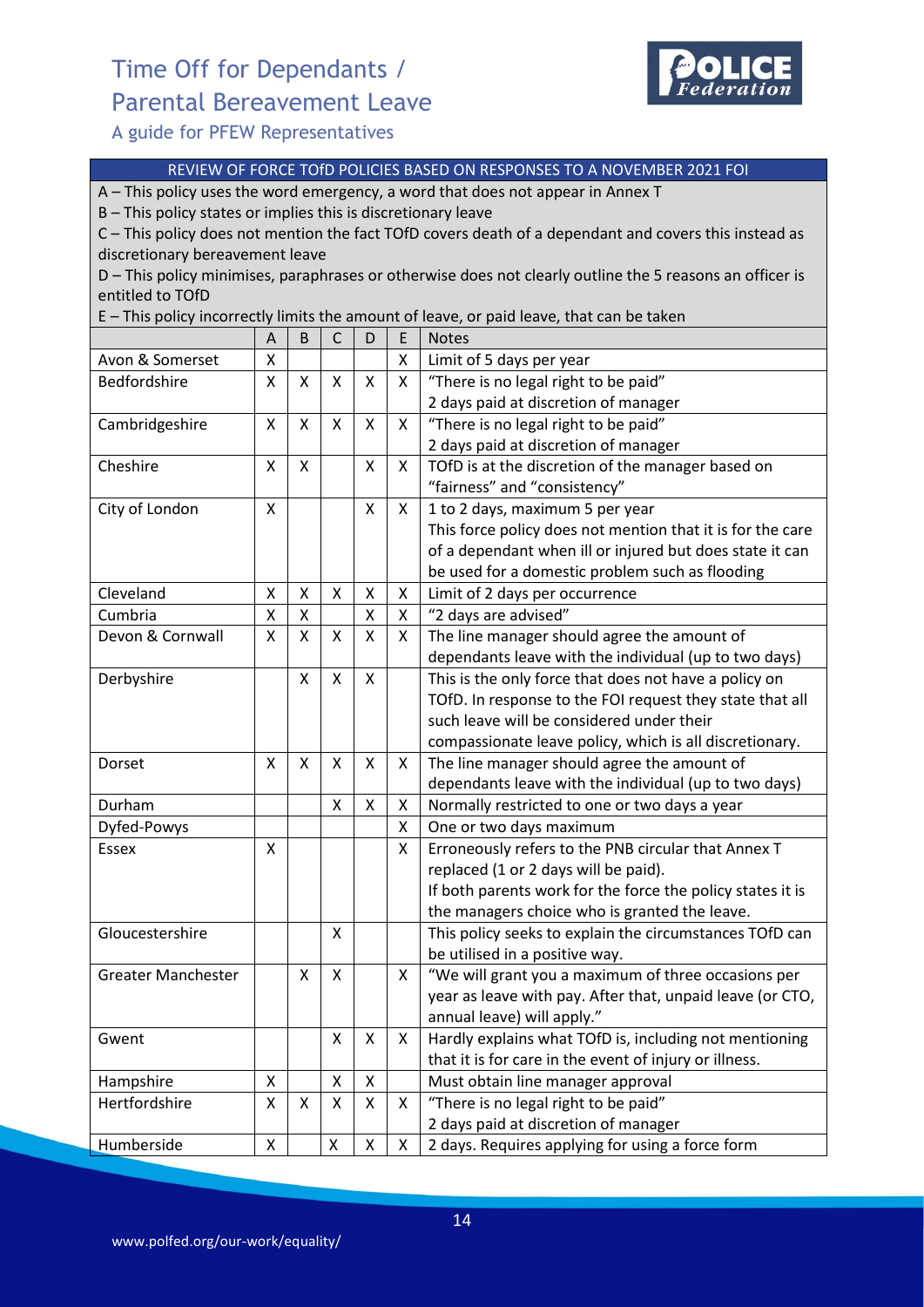# Time Off for Dependants / Parental Bereavement Leave



A guide for PFEW Representatives

#### REVIEW OF FORCE TOfD POLICIES BASED ON RESPONSES TO A NOVEMBER 2021 FOI

A – This policy uses the word emergency, a word that does not appear in Annex T

B – This policy states or implies this is discretionary leave

C – This policy does not mention the fact TOfD covers death of a dependant and covers this instead as discretionary bereavement leave

D – This policy minimises, paraphrases or otherwise does not clearly outline the 5 reasons an officer is entitled to TOfD

E – This policy incorrectly limits the amount of leave, or paid leave, that can be taken

|                  | A | B | $\mathsf{C}$ | D            | E | <b>Notes</b>                                               |
|------------------|---|---|--------------|--------------|---|------------------------------------------------------------|
| Kent             | Χ |   |              |              | X | Erroneously refers to the PNB circular that Annex T        |
|                  |   |   |              |              |   | replaced (1 or 2 days will be paid).                       |
|                  |   |   |              |              |   | If both parents work for the force the policy states it is |
|                  |   |   |              |              |   | the managers choice who is granted the leave.              |
| Lancashire       | X |   |              |              |   | A very brief policy                                        |
| Leicestershire   | X |   |              |              | X | A thorough policy that then constantly tries to minimise   |
|                  |   |   |              |              |   | what the entitlement actually is.                          |
| Lincolnshire     | X | X |              |              | X | "The Force reserves the right to refuse special leave in   |
|                  |   |   |              |              |   | circumstances where the maximum entitlement has            |
|                  |   |   |              |              |   | been taken or where granting such leave would have a       |
|                  |   |   |              |              |   | negative impact on Force operations and service            |
|                  |   |   |              |              |   | delivery"                                                  |
| Merseyside       | X | X | X            | Χ            | X | "Where leave is required to deal with an unforeseen        |
|                  |   |   |              |              |   | situation relating to care for a dependant, this shall     |
|                  |   |   |              |              |   | normally be restricted to a period of one or two days      |
|                  |   |   |              |              |   | with pay, up to a maximum of 10 working days in any        |
|                  |   |   |              |              |   | year"                                                      |
| Metropolitan     | X | X | X            |              |   | "It is important to note that this type of leave should    |
|                  |   |   |              |              |   | only be used to provide emergency care at short notice"    |
| Norfolk          | X |   |              | X            |   | This policy states "any misuse of this entitlement may     |
|                  |   |   |              |              |   | invoke misconduct procedures" - such a statement is        |
|                  |   |   |              |              |   | not attached to other entitlements.                        |
| North Wales      | X |   | X            | $\mathsf{X}$ | X | This policy states that after 2 days the leave will be     |
|                  |   |   |              |              |   | unpaid - for Police Officers TOfD is always paid.          |
| North Yorkshire  | X | X |              | X            | X | This policy does not explain what TOfD can be used for.    |
| Northamptonshire | X |   | X            |              | X | This policy incorrectly states that Police Officers are    |
|                  |   |   |              |              |   | entitled to TOfD under employment law rather than          |
|                  |   |   |              |              |   | Police Regulations. Also states "each situation should be  |
|                  |   |   |              |              |   | considered individually, taking into account the balance   |
|                  |   |   |              |              |   | between the needs of the Force and the individual's        |
|                  |   |   |              |              |   | immediate needs"                                           |
| Northumbria      |   | Χ | X            |              | X | "There is no right to paid time off."                      |
| Nottinghamshire  |   | x | X            | X            | X | "An initial paid leave of absence of 1 day may be          |
|                  |   |   |              |              |   | approved. Extensions will be at the Force's and OPCC's     |
|                  |   |   |              |              |   | discretion and further leave of up to 2 days unpaid may    |
|                  |   |   |              |              |   | be approved for a single incident."                        |
| South Wales      |   | X | X            | X            | X | This policy references the Regulation, but then does not   |
|                  |   |   |              |              |   | explain, and the subsequent policy implies this is unpaid  |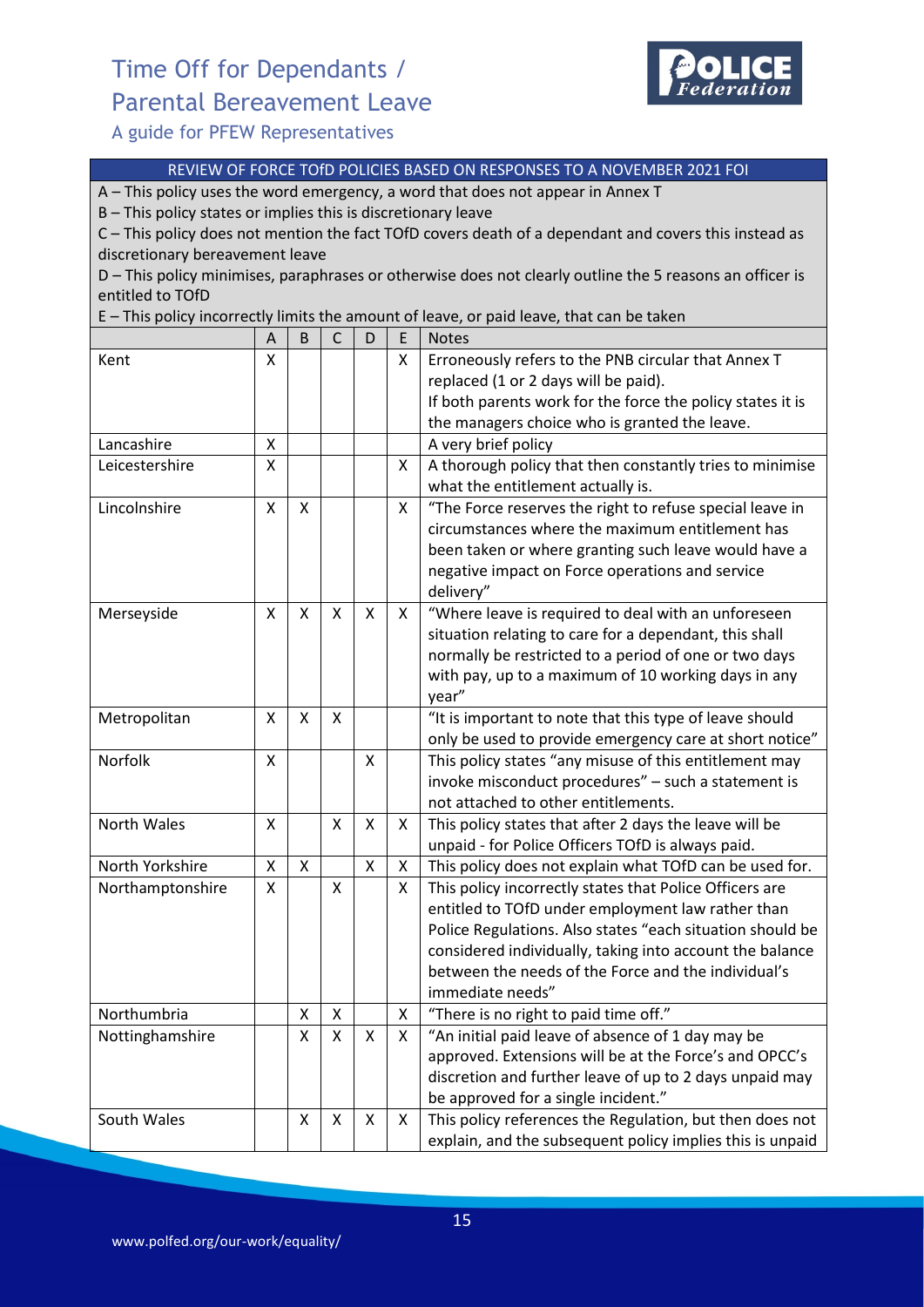# Time Off for Dependants / Parental Bereavement Leave



A guide for PFEW Representatives

#### REVIEW OF FORCE TOfD POLICIES BASED ON RESPONSES TO A NOVEMBER 2021 FOI

A – This policy uses the word emergency, a word that does not appear in Annex T

B – This policy states or implies this is discretionary leave

C – This policy does not mention the fact TOfD covers death of a dependant and covers this instead as discretionary bereavement leave

D – This policy minimises, paraphrases or otherwise does not clearly outline the 5 reasons an officer is entitled to TOfD

E – This policy incorrectly limits the amount of leave, or paid leave, that can be taken

|                       | A | B                         | $\mathsf{C}$ | D            | E | <b>Notes</b>                                                |
|-----------------------|---|---------------------------|--------------|--------------|---|-------------------------------------------------------------|
|                       |   |                           |              |              |   | leave to be used when other types of leave have been        |
|                       |   |                           |              |              |   | used up.                                                    |
| South Yorkshire       | X | $\boldsymbol{\mathsf{X}}$ |              | X            | X | "Where approved by the Line Manager up to two               |
|                       |   |                           |              |              |   | consecutive working days paid leave can be granted"         |
| Staffordshire         |   | X                         | X            | X            | X | Policy seeks to minimise the entitlement and states only    |
|                       |   |                           |              |              |   | 1 day will be paid.                                         |
| Suffolk               | X |                           |              | X            |   | This policy states "any misuse of this entitlement may      |
|                       |   |                           |              |              |   | invoke misconduct procedures" - such a statement is         |
|                       |   |                           |              |              |   | not attached to other entitlements.                         |
| Surrey                | X |                           |              |              |   | Joint policy with Sussex. Better than most policies but     |
|                       |   |                           |              |              |   | would be improved by being clearer about the                |
|                       |   |                           |              |              |   | entitlement and that it is always paid for Police Officers. |
| <b>Sussex</b>         | X |                           |              |              |   | Joint policy with Surrey. Better than most policies but     |
|                       |   |                           |              |              |   | would be improved by being clearer about the                |
|                       |   |                           |              |              |   | entitlement and that it is always paid for Police Officers. |
| <b>Thames Valley</b>  |   |                           |              |              |   | Very basic policy which would be improved by                |
|                       |   |                           |              |              |   | explaining the entitlement - but correct.                   |
| Warwickshire          | X | $\mathsf{x}$              | X            | $\mathsf{x}$ | X | "Employees may take one or two days leave to deal           |
|                       |   |                           |              |              |   | with a short-term emergency involving a dependant           |
|                       |   |                           |              |              |   | and/or to make longer term arrangements for their           |
|                       |   |                           |              |              |   | care. A maximum of one day will be granted as paid          |
|                       |   |                           |              |              |   | leave and a further day's leave may be taken as annual      |
|                       |   |                           |              |              |   | leave, flexi-time/TOIL or unpaid leave."                    |
| <b>West Mercia</b>    | X | X                         |              |              | X | Limit of 2 days                                             |
| <b>West Midlands</b>  | X |                           | X            | X            | X | "Officers and staff can take up to three days paid time     |
|                       |   |                           |              |              |   | off in a 12-month period to deal with unplanned events      |
|                       |   |                           |              |              |   | and emergencies involving their dependants."                |
| <b>West Yorkshire</b> | X |                           | X            |              | X | "Only the first day of dependents leave will be paid, on    |
|                       |   |                           |              |              |   | a maximum of 2 occasions in any 12 months and any           |
|                       |   |                           |              |              |   | further occasions/days will be unpaid"                      |
| Wiltshire             | X |                           |              |              |   | Helpfully explains the entitlement with examples, but       |
|                       |   |                           |              |              |   | also incorrectly states it is unpaid and they are           |
|                       |   |                           |              |              |   | generously making it paid for what the force deems a        |
|                       |   |                           |              |              |   | reasonable period.                                          |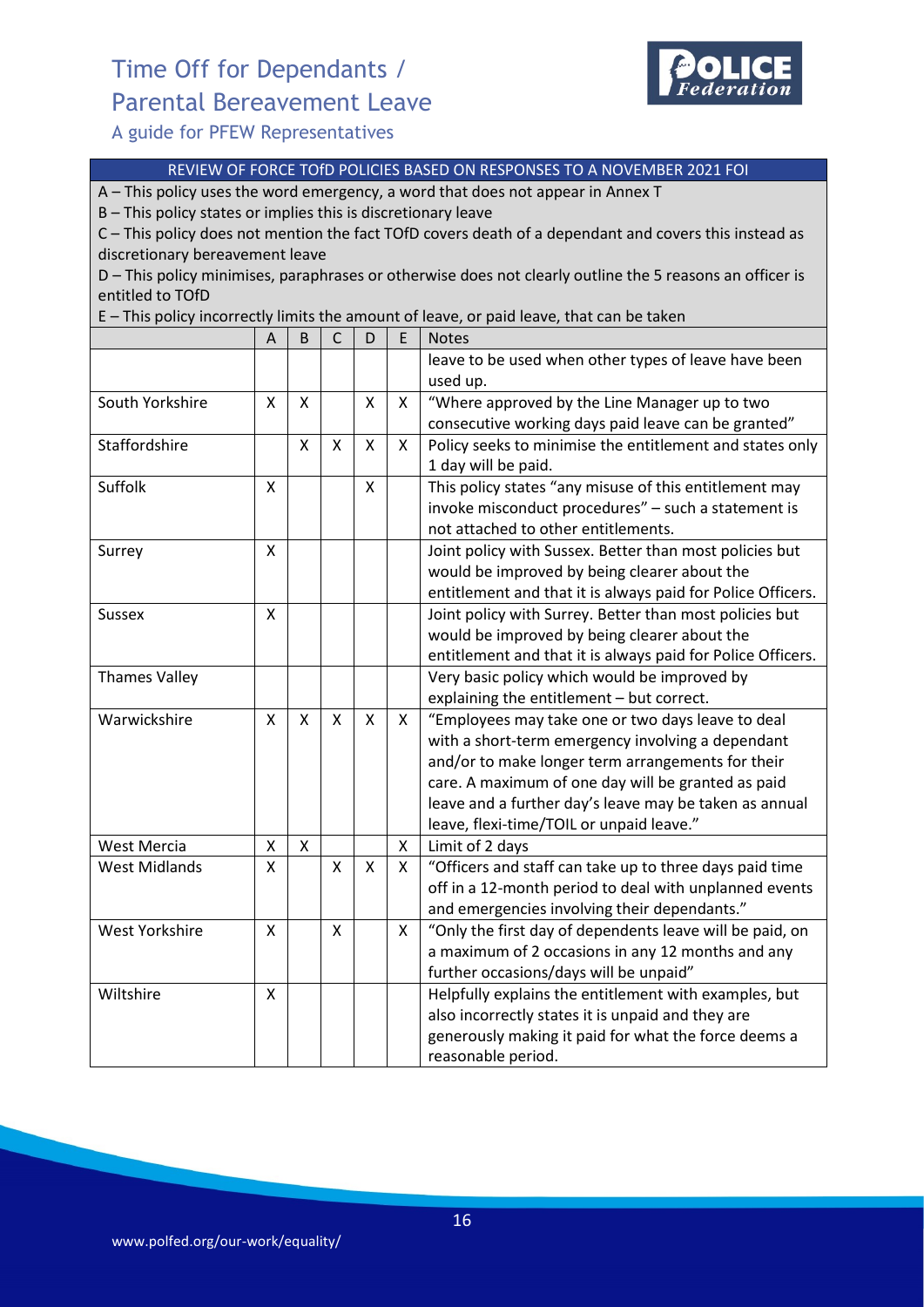

#### **THE POLICE REGULATIONS 2003, REGULATION 33, LEAVE**

(9) A member of a police force shall, so far as the exigencies of duty permit, be entitled to be permitted to take a reasonable amount of time off during periods of duty in order to take such action, and for such purposes, in respect of a dependant of that member, and subject to such conditions, as shall be determined by the Secretary of State; and for this purpose the Secretary of State may determine the meaning of "dependant" in relation to members of a police force.

### **ANNEX T, DETERMINATION FOR REGULATION 33, TIME OFF FOR DEPENDANTS**

1) A member of a police force is entitled to be permitted by his chief officer to take a reasonable amount of time off during his normal duty periods in order to take action which is necessary:

a) to provide assistance on an occasion when a dependant falls ill, gives birth or is injured or assaulted,

b) to make arrangements for the provision of care for a dependant who is ill or injured,

c) in consequence of the death of a dependant,

d) because of the unexpected disruption or termination of arrangements for the care of a dependant, or

e) to deal with an incident which involves a child of the member and which occurs unexpectedly in a period during which an educational establishment which the child attends is responsible for him.

2) Paragraph (1) does not apply unless the member:

a) tells his chief officer the reason for his absence as soon as reasonably practicable, and

b) except where paragraph (a) cannot be complied with until after the member has returned to duty, tells his chief officer for how long he expects to be absent.

3) Subject to paragraphs (4) and (5), for the purposes of this section "dependant" means, in relation to a member of a police force:

a) a spouse,

b) a child,

c) a parent,

d) a person who lives in the same household as the member, otherwise than by reason of being his employee, tenant, lodger or boarder.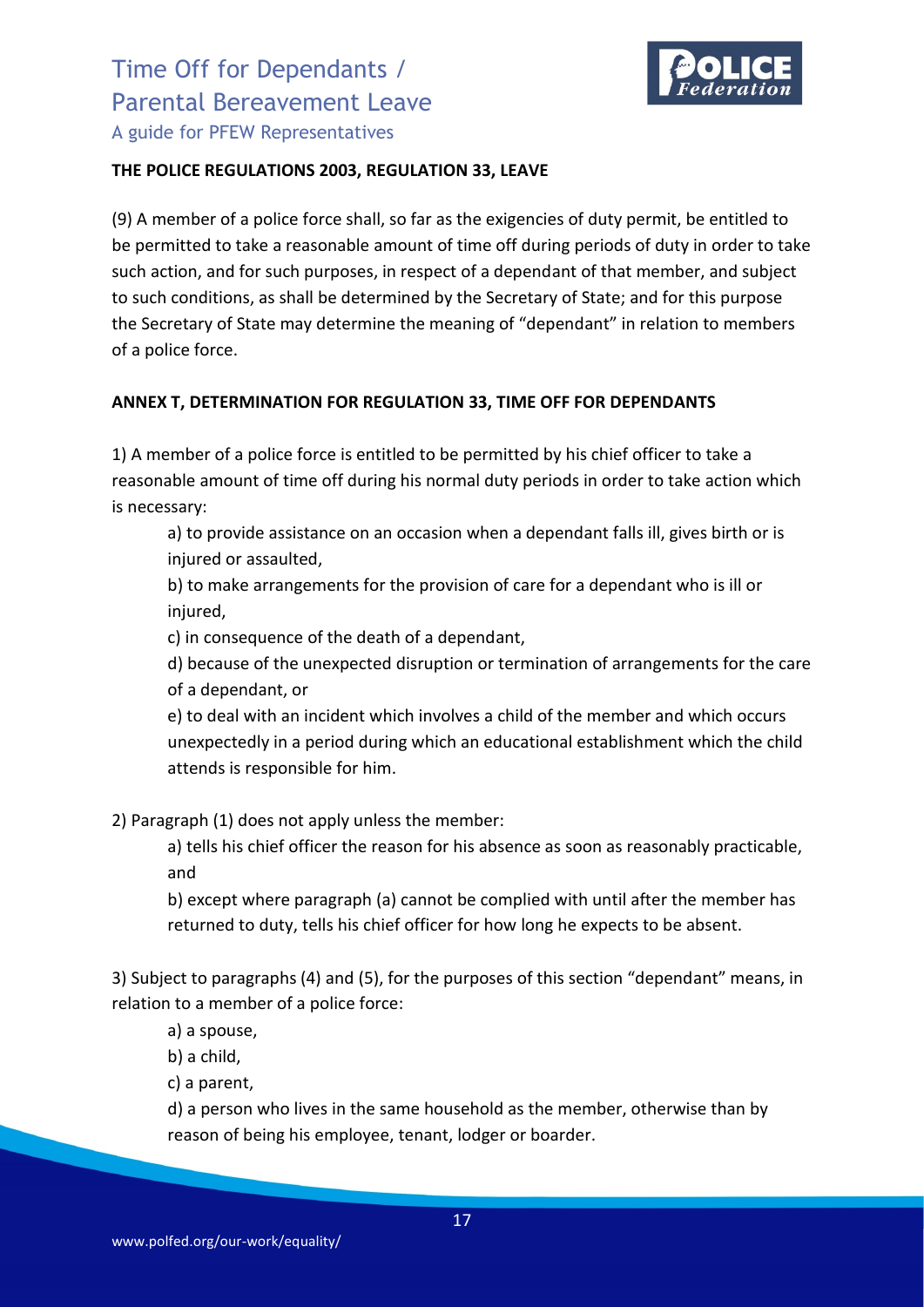

4) For the purposes of paragraphs (1)(a) or (b) "dependant" includes, in addition to the persons mentioned in paragraph (3), any person who reasonably relies on the member:

- a) for assistance on an occasion when the person falls ill or is injured or assaulted, or
- b) to make arrangements for the provision of care in the event of illness or injury.

5) For the purposes of paragraph (1)(d) "dependant" includes, in addition to the persons mentioned in paragraph (3), any person who reasonably relies on the member to make arrangements for the provision of care.

6) A reference in this determination to illness or injury includes a reference to mental illness or injury.

7) Leave taken as time off for dependants shall be treated as duty.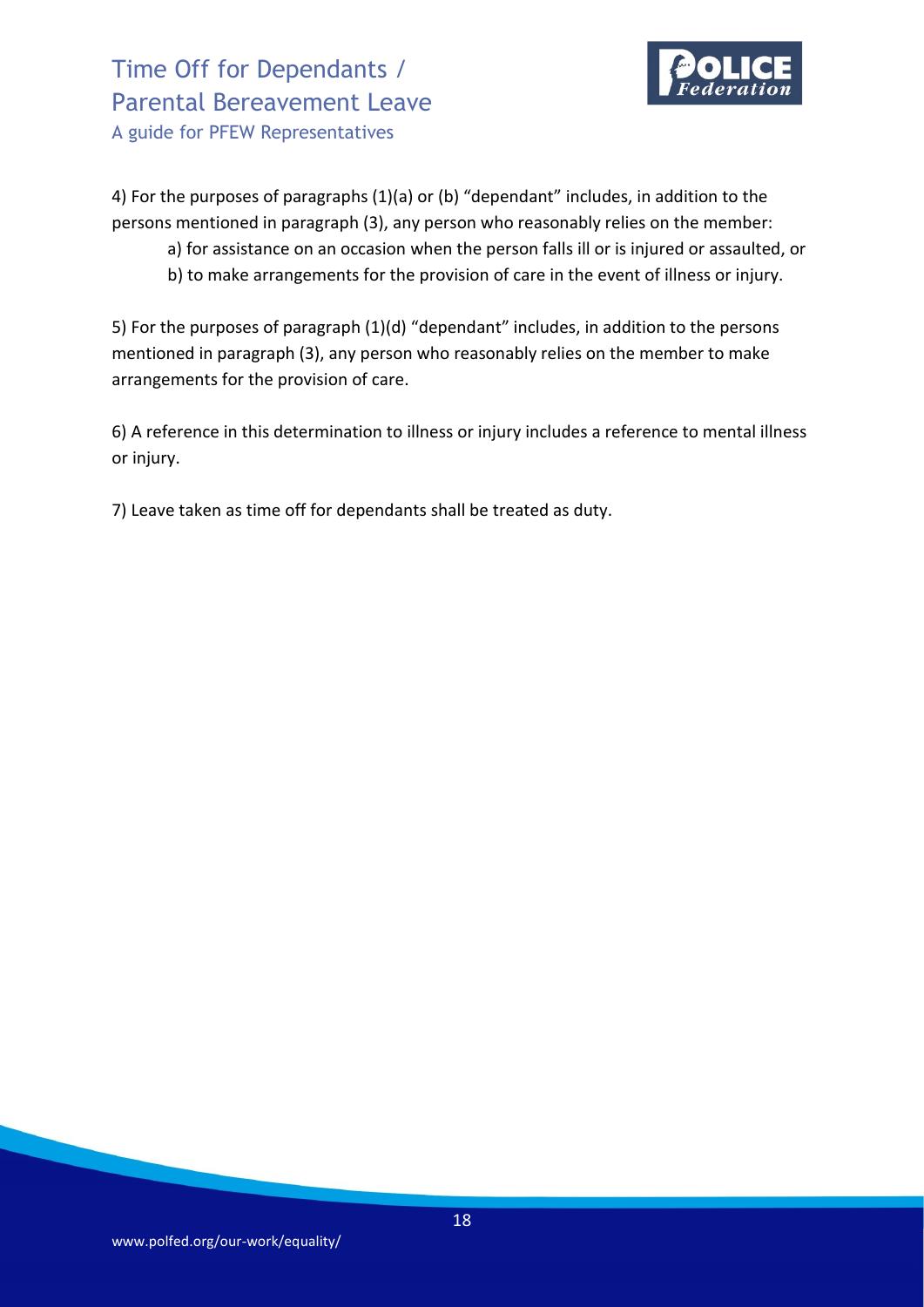

#### **ANNEX TA REGULATION 33 PARENTAL BEREAVEMENT LEAVE**

#### **Eligibility for leave**

1) These provisions apply on the death of a child under the age of 18, or a stillbirth after at least 24 weeks of pregnancy, where the date of death has occurred on or after 6 April 2021. In the case of stillbirth the date of death is taken to be the date the child is stillborn.

2) These provisions apply to any officer, regardless of length of service, who is a 'bereaved parent'. For these purposes, a bereaved parent is any of the following to the child at the date of death:

- a) a parent<sup>1</sup>
- b) a natural parent of a child who has been adopted, but there is a court order providing for contact with the child
- c) a person with whom a child has been placed for adoption, for so long as that placement has not been disrupted<sup>2</sup>
- d) a prospective adopter who is living with the child following the child's entry into Great Britain from overseas for adoption purposes, and has received official notification of their eligibility to adopt
- e) an intended parent under a surrogacy arrangement
- f) a parent in fact<sup>3</sup>; or

 $<sup>2</sup>$  A placement has been disrupted if the child has been returned under adoption legislation,</sup> or the child's placement with a prospective adopter, or foster parent who is also a prospective adopter, has been terminated.

<sup>3</sup> This applies if the person has, for a continuous period of at least four weeks ending with the date of death, lived with the child in their own home and had day to day responsibility for their care. No account is to be taken of absences of a temporary or intermittent nature. So for example this could include foster carers, guardians, or others who are not parents of the child but are their main carer. However this does not apply if the child is in the care of a person in premises in which any parent or other person with parental responsibility for the child is living, or if the person was or is entitled to receive wages or other remuneration in respect of the child's care.

<sup>&</sup>lt;sup>1</sup>This does not just include natural parents but also others treated as parents by law, including adoptive parents or persons who have become parents under provisions relating to surrogacy or fertility treatment.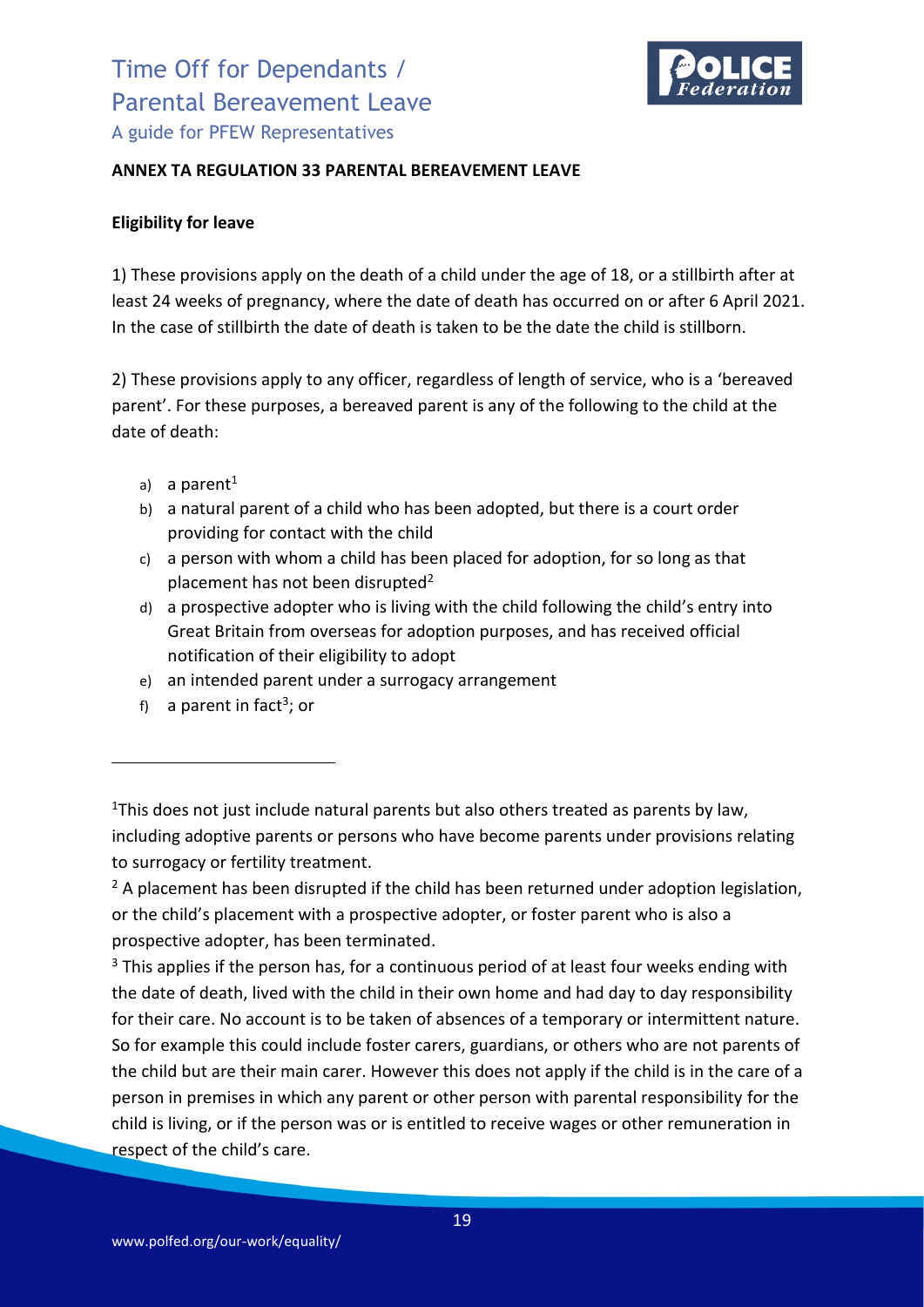

g) the partner<sup>4</sup> of any of the above

#### **Entitlement to leave**

3) An officer is entitled to be permitted by their chief officer or police force to take a period of leave, known as 'parental bereavement leave', which may be taken either as one week, two consecutive weeks or two separate weeks at different times. A 'week' is any period of seven calendar days and the leave must be taken as whole weeks $5$ .

4) Parental bereavement leave can be taken at any time in the period of 56 weeks beginning with the date of death.

5) Where more than one child has died or been stillborn, the officer is entitled to a separate period of leave in relation to each child.

#### **Notification of leave**

6) An officer must give their chief officer or police force notification (which does not have to be in writing) of their intention to take any absence from duty as parental bereavement leave, specifying:

- a) the date of the child's death;
- b) the date on which the officer chooses that any period of leave to start; and
- c) whether the officer intends that period of absence to be for one or two weeks.

7) For parental bereavement leave starting within the first 56 days or 8 weeks of the period starting with the date of death, the officer must give notification no later than the time they are due to start work on the day that they start parental bereavement leave<sup>6</sup>. However if this is not reasonably practicable, the officer must give notification as soon as reasonably

 $6$  So for example if an officer is due to start work at 9:00am on a Monday they should give notice no later than 8.59am on the Monday.

<sup>&</sup>lt;sup>4</sup>This means a person who lives with the child and the parent in an enduring family relationship, but is not a relative (parent, grandparent, sibling, aunt or uncle, including halfblood relatives such as half-siblings/aunts/uncles, or adoptive parents) of the parent. <sup>5</sup>As these are calendar weeks, there is no need for pro-rata arrangements for officers working part-time or compressed hours.